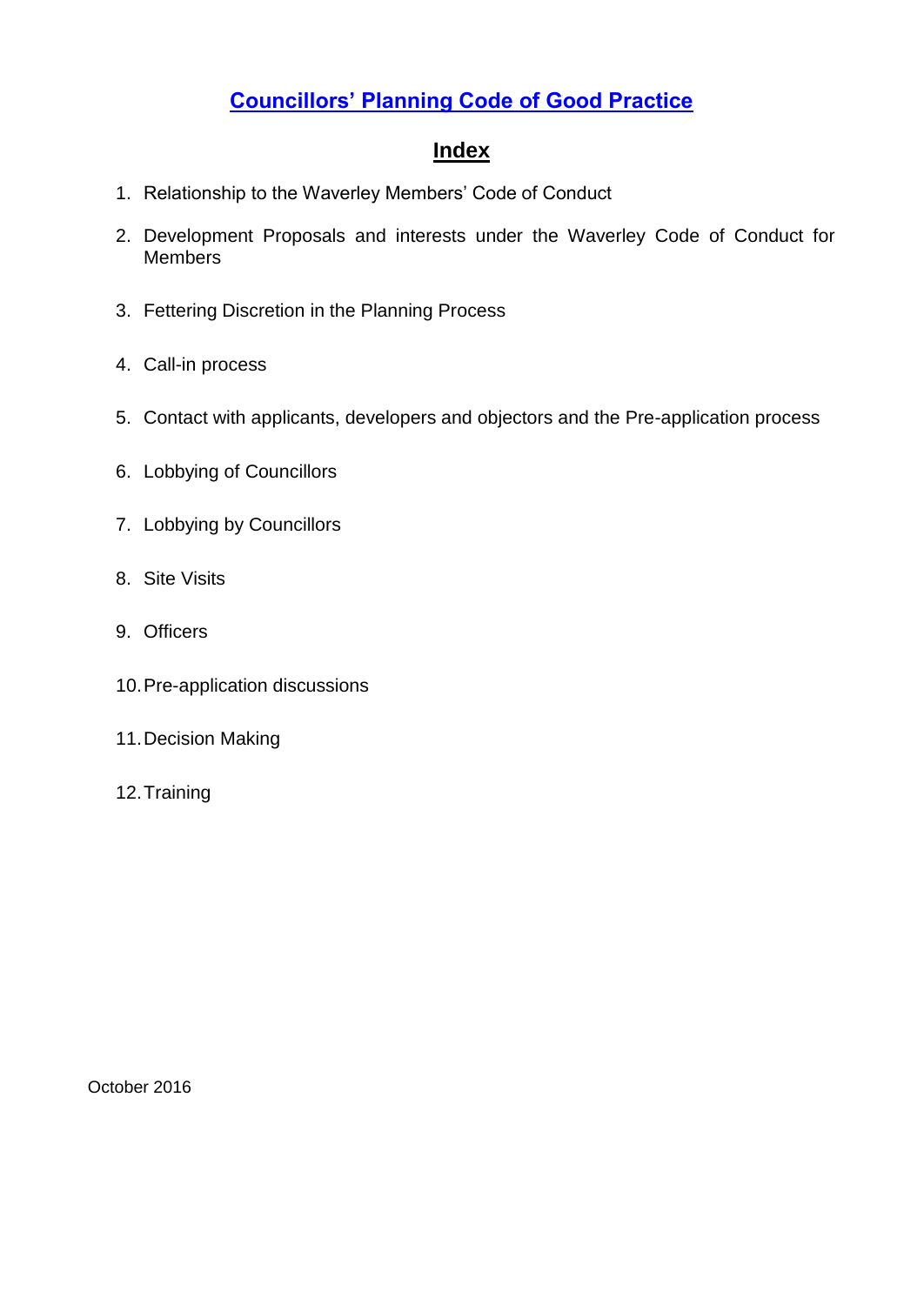## **INTRODUCTION**

**The aim of this code of good practice**; Is to help Members maintain high standards of conduct and ensure that in the planning process there are no grounds for suggesting that a decision has been biased, partial or not well-founded in any way.

**The key purpose of Planning**: to control development in the public interest, and in accordance with national and local policies unless material considerations indicate otherwise.

**Your role as a Member of the Planning Authority**: to make planning decisions openly, impartially, with sound judgement and for justifiable reasons.

**When the Code of Good Practice applies**: this code applies to Members at all times when involving themselves in the planning process. This includes, where applicable, when they attend as an observer, participant or are part of decision-making meetings of the Council in exercising the functions of the Local Planning Authority or when involved on less formal occasions, such as meetings with officers or the public and consultative meetings. It applies as equally to planning enforcement matters or site specific policy issues as it does to planning applications and pre-application discussions. It also covers site visits by planning committee members.

If you have any doubts about the application of this Planning Code of Good Practice to your own circumstances you should preferably seek advice early from the Monitoring Officer or Deputy Monitoring Officer well before any meeting takes place or you become involved in the application process.

#### **1. Relationship to the Waverley Members' Code of Conduct**

**Do** apply the rules in Waverley Members' Code of Conduct first when involved with planning issues and discussions. Failure to comply could put you at risk of a complaint being made to the Monitoring Officer.

**Do** then apply the rules in this Planning Code of Good Practice, which seek to explain and supplement the Waverley Members' Code of Conduct in relation to planning. If you do not abide by this Code of Good Practice, you may put the Council at risk of a challenge to its decisions.

## **2. Development Proposals and Interests under the Waverley Code of Conduct for Members**

Your interest could relate to a proposal's effect, either adverse or beneficial, on you, your employer or employee or a friend's or relative's property.

**Do** disclose the existence and nature of your interest at any relevant meeting, including informal meetings or discussions with officers and other Members. You should disclose your interest, preferably at the beginning of the meeting under the agenda item 'Declaration of Interests'. *Wherever possible, you should advise Democratic Services in advance of the meeting if you plan to declare an interest.* 

If you only become aware of an interest during the meeting, you must declare it as soon as you can.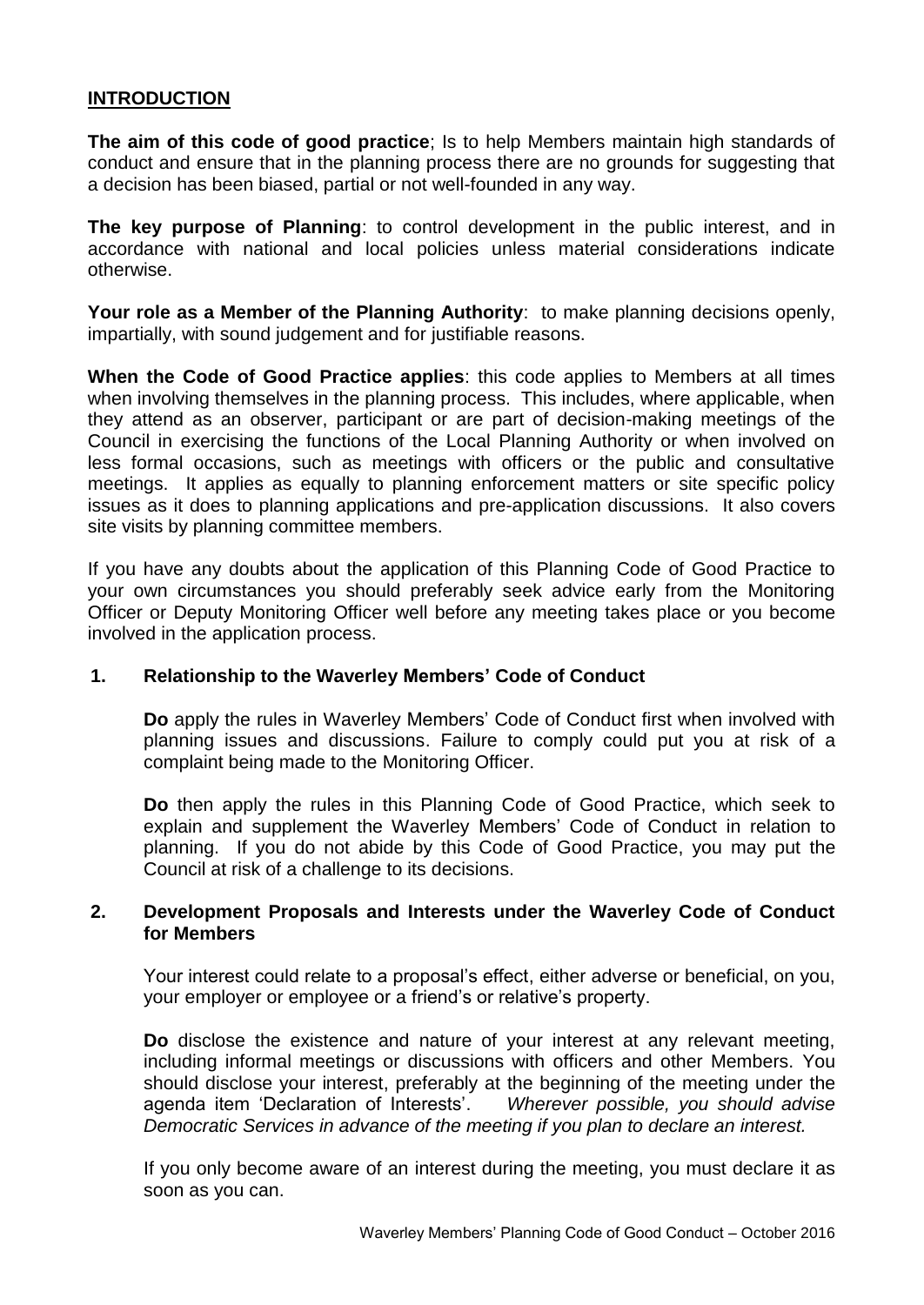### **Do** then act accordingly. **Where your interest is a Disclosable Pecuniary Interest:-**

**Don't** try to represent your Ward views or call-in an application. Get another ward councillor or member of the Council, if appropriate, to do so instead. Under the new Code you can no longer speak if it is a public speaking item and you have a Disclosable Pecuniary Interest.

**Don't** seek or accept any preferential treatment, or place yourself in a position that could lead the public to think you are receiving preferential treatment, because of your position as a Councillor. This would include, where you have a Disclosable Pecuniary interest in a proposal, using your position to discuss that proposal with officers or members when other members of the public would not have the same opportunity to do so.

**Do** be aware that, whilst you are not prevented from seeking to explain and justify a proposal in which you have a Disclosable Pecuniary interest to an appropriate officer, in person or in writing, the Waverley Code of Conduct for Members places greater limitations on you in representing that proposal than would apply to a normal member of the public.

**Do** notify the **Monitoring Officer** in writing of your interest and note that: in the case of a personal application,

- notification should be made no later than submission of the application;
- any proposed approval will always be reported to the appropriate decision-making Committee for determination and not dealt with by officers under delegated powers; and
- it is advisable that you employ an agent to act on your behalf on the proposal when dealing with officers

**Do** ensure that when contacting an officer about your own proposals, or those of a person so closely connected to you could be seen as influencing your judgement, you must make clear that you are contacting the officer purely in a private capacity and not in your role as a councillor (e.g. Mr Brown not Councillor Brown)

**Do** if any doubts about proximity of your own property to an application site, contact the Monitoring Officer for clarification.

## **3. Fettering Discretion in the Planning Process.**

Planning matters must be determined on their own individual merits, against the formal planning policy background. These considerations will be set out in the officers' reports, supplemented at the meeting. Accordingly, Members' should not decide how he/she will vote on a particular matter before it is considered at the meeting, but base their decision on the officer reports, additional information presented to the meeting and the debate.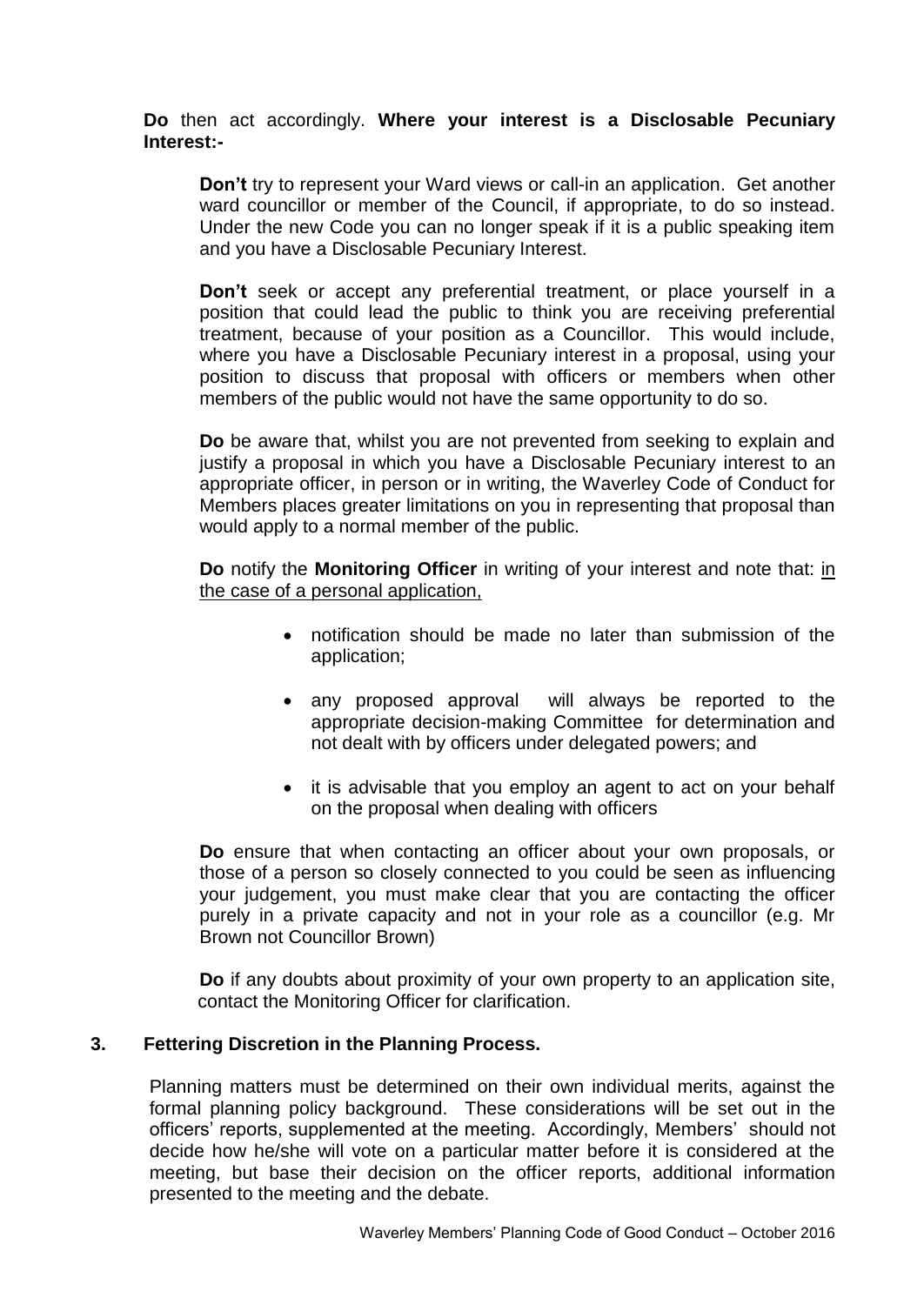**Predetermination:** The Localism Act provision on pre-determination gives greater leeway for a decision-maker to directly, or indirectly, indicate a view on a matter prior to a meeting. The decision-maker must still be seen to have an open mind, but the legislation does give greater scope for councillors to represent the views of residents and vote on certain issues. You can have a very strong predisposition for or against a particular application, but you must not have predetermined the matter. This means that you must not have made your mind up prior to the meeting.

**Don't** fetter your discretion and, therefore, your ability to participate in planning decision-making by making up your mind, or clearly appearing to have made up your mind (particularly in relation to an applicant or an external interest of lobby group), on how you will vote on any planning matter prior to formal consideration of the matter at the meeting of the planning committee and before hearing the officer's presentation, and evidence and arguments on both sides.

Fettering your discretion in this way and then taking part in the decision could still put the Council at risk of a finding of maladministration and of legal proceedings on the grounds of there being a danger of **bias** or **pre-determination** or a failure to take into account all of the factors enabling the proposal to be considered on its merits.

**Do** be aware that you are likely to have fettered your discretion where the Council is the landowner, developer or applicant and you have acted as, or could be perceived as being, a chief advocate for the proposal. This would particularly apply to Portfolio Holders in relation to schemes within their Portfolio area. (This is more than a matter of membership of both the proposing and planning determination committees, but that through your significant personal involvement in preparing or advocating the proposal you will be, or perceived by the public as being, no longer able to act impartially or to determine the proposal purely on its planning merits).

**Do** also be aware that, whilst the Waverley Code of Conduct for Members provides for a presumption that you may regard yourself as not having a Disclosable Pecuniary interest in matters which relate to the organisations mentioned below, you must exercise your discretion in deciding whether or not to participate in each case and where -

*- you have been significantly involved in the preparation, submission or advocacy of a planning proposal on behalf of another local or public authority of which you are a member; or a body to which you have been appointed or nominated by the Council as its representative;* 

*or*

*- you are a trustee or company director of the body submitting the proposal and were appointed by the Council*

In such cases you should always disclose a Disclosable Pecuniary Interest as well as Non-Pecuniary Interests and withdraw from the meeting at the appropriate time.

**Do** consider yourself able to take part in the debate on a proposal when acting on the part of a consultee body (where you are also a member of the Town/Parish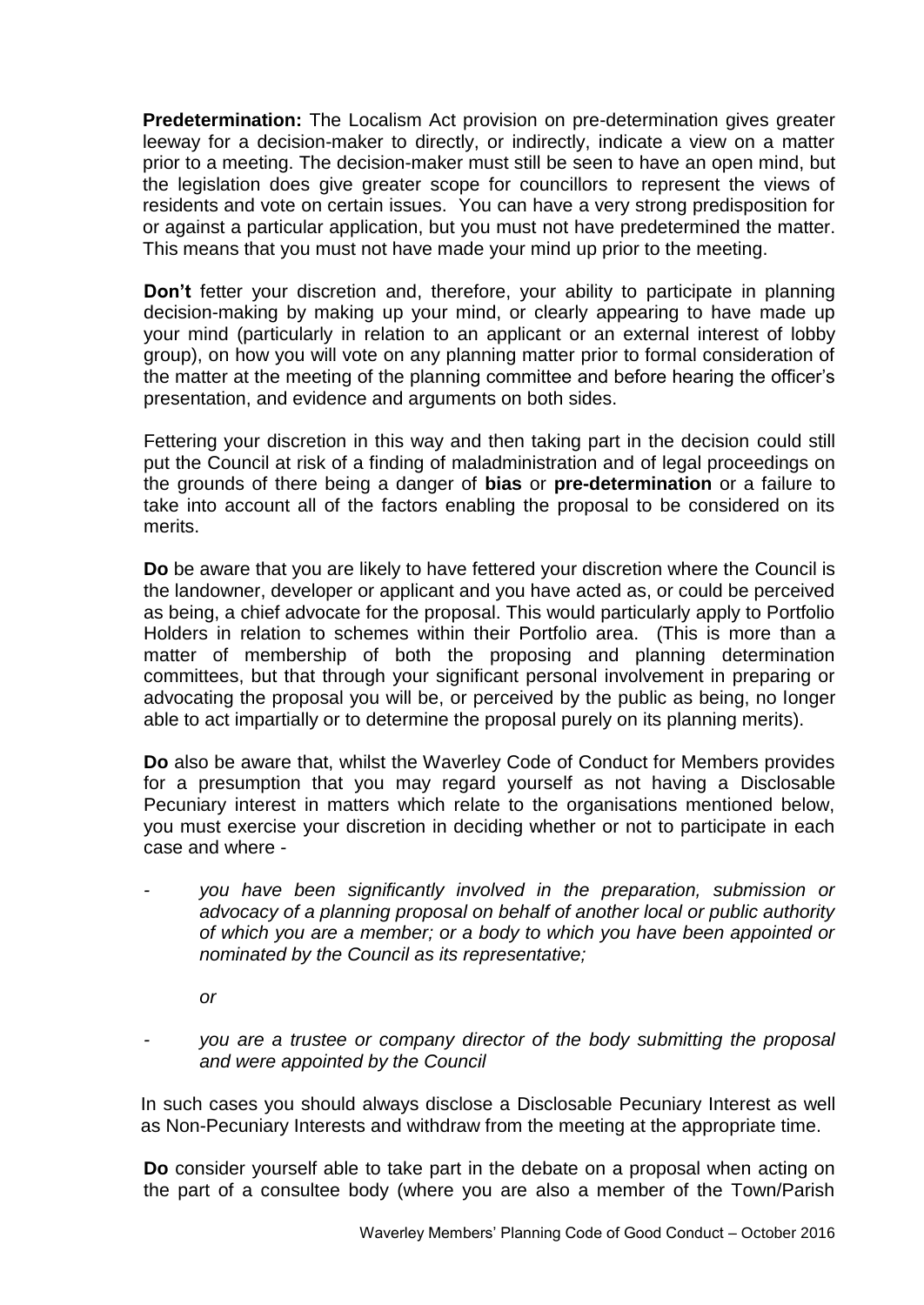Council, for example, or both a District/Borough and County Councillor), provided that:

- o the proposal does not substantially affect the well-being or financial standing of the consultee body;
- o your views are expressed on the limited information before you only;
- $\circ$  you reserve judgement and the independence to make up your own mind on each separate proposal, based on your overriding duty to the whole community and not just to the people in that area, ward or parish, as and when it comes before the Planning Committee and you hear all the relevant information; and
- o you will not in any way commit yourself as to how you or others may vote when the proposal comes before the Planning Committee; and
- o you disclose the Non-Pecuniary Interest regarding your membership or role when the Planning Committee comes to consider the proposals.

**Don't** speak and vote on a proposal where you appear to have fettered your discretion. You should withdraw.

**Do** leave the room if there is a risk of an appearance of bias to a member of the public. You can not stay in the room and just not vote.

**Do** explain that you do not intend to speak or vote and will be leaving the room because if you do participate, you could reasonably be perceived as having judged (or reserve the right to judge) the matter elsewhere. This will be recorded in the minutes.

## **4. Call-in Process**

**Do** ensure that you comply with the rules for asking for an item to be presented to committee – within three weeks following the notification of the Waverley weekly list of planning applications, as a ward councillor (for the ward including all or part of the planning application site) you can request by email to the Head of Planning that an item be referred to a Planning Committee on relevant planning grounds. **Don't** ask for an item to be referred if you have a Disclosable Pecuniary Interest or there is a risk of you being seen as biased, for example if you have a very strong connection through a non-pecuniary interest.

With Town and Parish Council support in writing, you can also, as a ward councillor, request that an application be placed on the agenda for the next Area Planning Committee. You should not do this if you have a disclosable pecuniary interest or are at risk of being seen as biased.

## **5. Contact with Applicants, Developers and Objectors and the Pre-Application process.**

**Do** refer those who approach you for planning, procedural or technical advice to the officers in the Planning Service.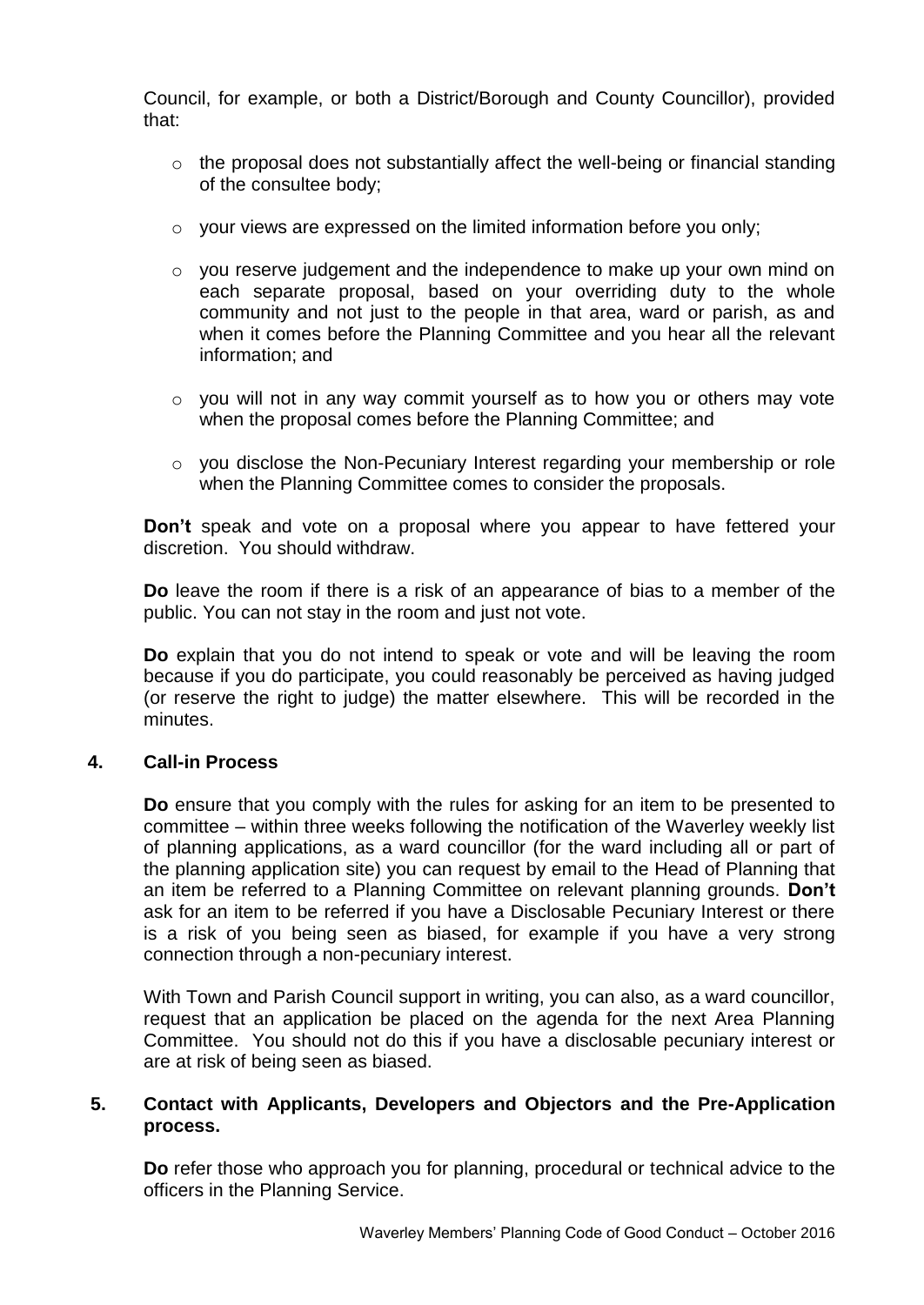**Don't** agree to any formal meeting with applicants, developers or groups of objectors unless an Officer can attend with you. If a meeting does take place, , those present at the meeting should be advised from the start that the discussions will not bind you or the Council to any particular course of action. The meeting should be properly recorded on the application file.

**Do** remember that when attending planning presentations or exhibitions, these are for information gathering and clarification of issues, not for expressing views or opinions.

#### **Do** otherwise:

ensure that you do not involve yourself in lobbying and

report to the Head of Planning any significant contact with the applicant and other parties, explaining the nature and purpose of the contacts and your involvement in them, and ensure that this is recorded on the planning file.

### **6. Lobbying of Councillors**

**Do** explain to those lobbying or attempting to lobby you that, whilst you can listen to what is said, doing so may lead to the perception that you are unable to act impartially and therefore it may affect your ability to participate in the Committee's decision making. To express an intention to vote one way or another or to express too firm a point of view on a particular matter amounts to the same thing and could lead to legal challenge.

**Do** remember that your overriding duty is to the whole community of Waverley and not just to the people in your Ward and, taking account of the need to make decisions impartially, that you should not improperly favour, or appear to improperly favour, any person, company, group or locality.

**Do** remember the need for consistency in determining planning applications made for any location in the Borough

**Don't** accept gifts or hospitality from any person involved in or affected by a planning proposal. If a degree of hospitality is entirely unavoidable, ensure it is of a minimum, its acceptance is declared to the Monitoring Officer on the electronic form as soon as possible and remember to register the gift or hospitality where the gift value is over £50 and the hospitality is over £100.

**Do** inform the Monitoring Officer where you feel you have been exposed to undue or excessive lobbying or approaches (including inappropriate offers of gifts or hospitality). The Monitoring Officer will in turn advise the appropriate officers to follow up the matter.

**Do** copy or pass on any lobbying correspondence you receive to the Head of Planning at the earliest opportunity so that it may be placed on file for consideration by other members or the public.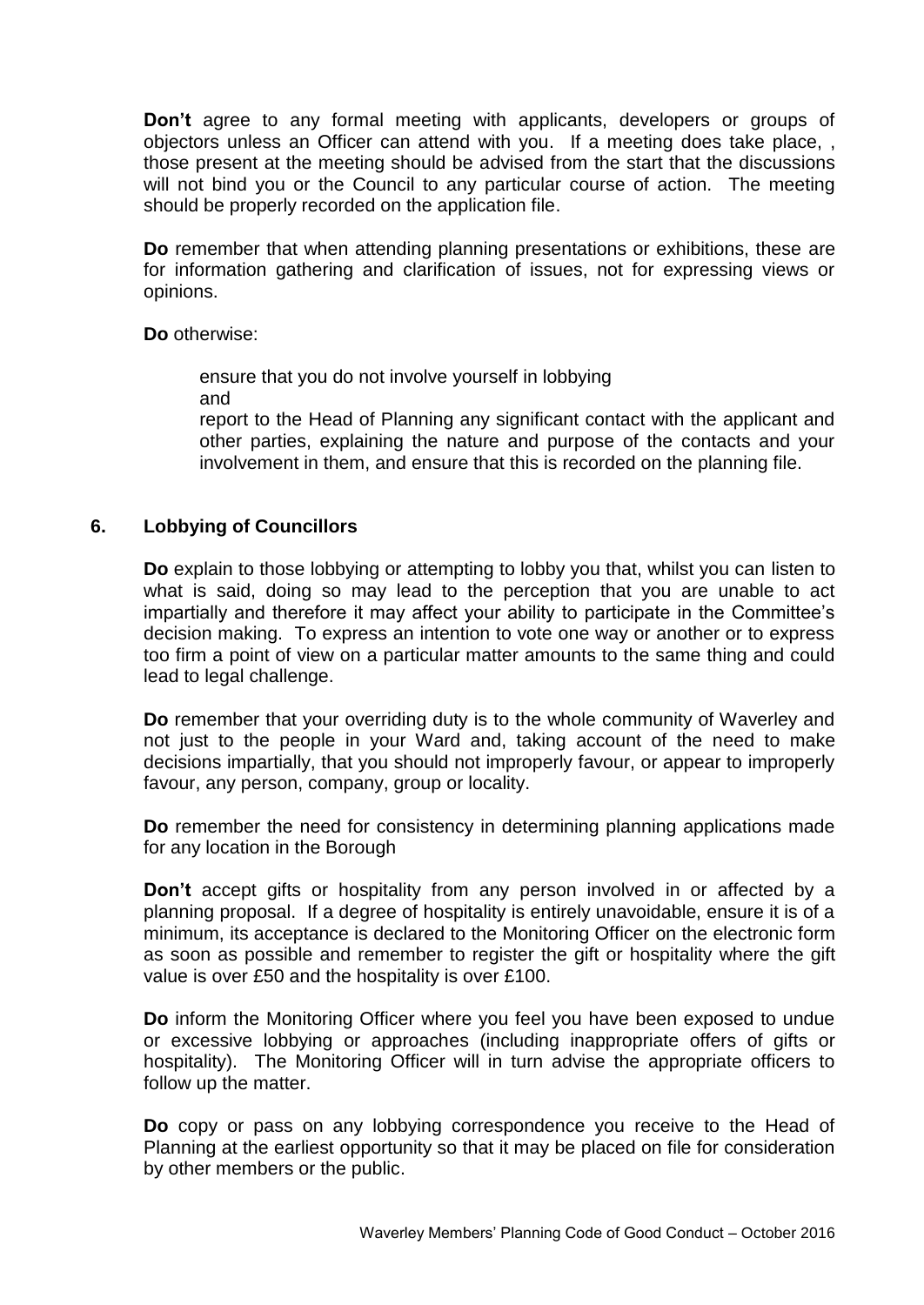**Do** promptly refer to the Head of Planning any offers made to you of planning gain or constraint of development through a proposed s.106 Planning Obligation or otherwise. Do not attempt any informal negotiation or discussion

**Do** note that, unless you have a Disclosable Pecuniary interest, you will not normally be considered to have fettered your discretion or breached this Planning Code of Good Practice through

- listening to or receiving viewpoints from residents or other interested parties (though all parties should be given equal opportunities for access);
- making comments to residents, interested parties, other Members or appropriate officers, provided they do not consist of or amount to pre-judging the issue and you make clear you are keeping an open mind;
- seeking information through appropriate channels; or
- being a vehicle for the expression of opinion as a Ward Member, provided you explain your actions and make it clear that having expressed the opinion or ward view, you have not committed yourself to vote in accordance with those views and will make up your own mind having heard all the facts and listened to the debate at the decision-making meeting.
- **Do** remember that anyone who is not present from the start of the consideration of a planning application, or leaves during one being considered, **must not** take part in debate or vote on the application as this could lead to a legal challenge that a member is closed to the merits of the arguments for or against the application and has made a decision without taking all of the relevant considerations into account.

## **7. Lobbying by Councillors**

**Don't** become a member of, lead or represent an organisation whose primary purpose is to lobby to promote or oppose planning proposals. If you do, you will have fettered your discretion and placed yourself in a position where you have a perceived bias and have to withdraw. Involvement in such activity before you were elected as a member could also be perceived by the public as a relevant consideration and you need to consider such a possibility before taking part in a planning determination.

**Do** feel free to join general interest groups which reflect your areas of interest and which concentrate on issues beyond particular planning proposals, such as the Victorian Society, CPRE, Ramblers Association or a local civic society, **but** disclose a personal interest where that organisation has made representations on a particular proposal and make it clear to that organisation and the Committee that you have reserved judgement and the independence to make up your own mind on each separate proposal. Simple membership of such organisations is less likely to give rise to a non-pecuniary interest than if you were actively involved in drafting any representation or held an office such as Chairman or Vice-Chairman.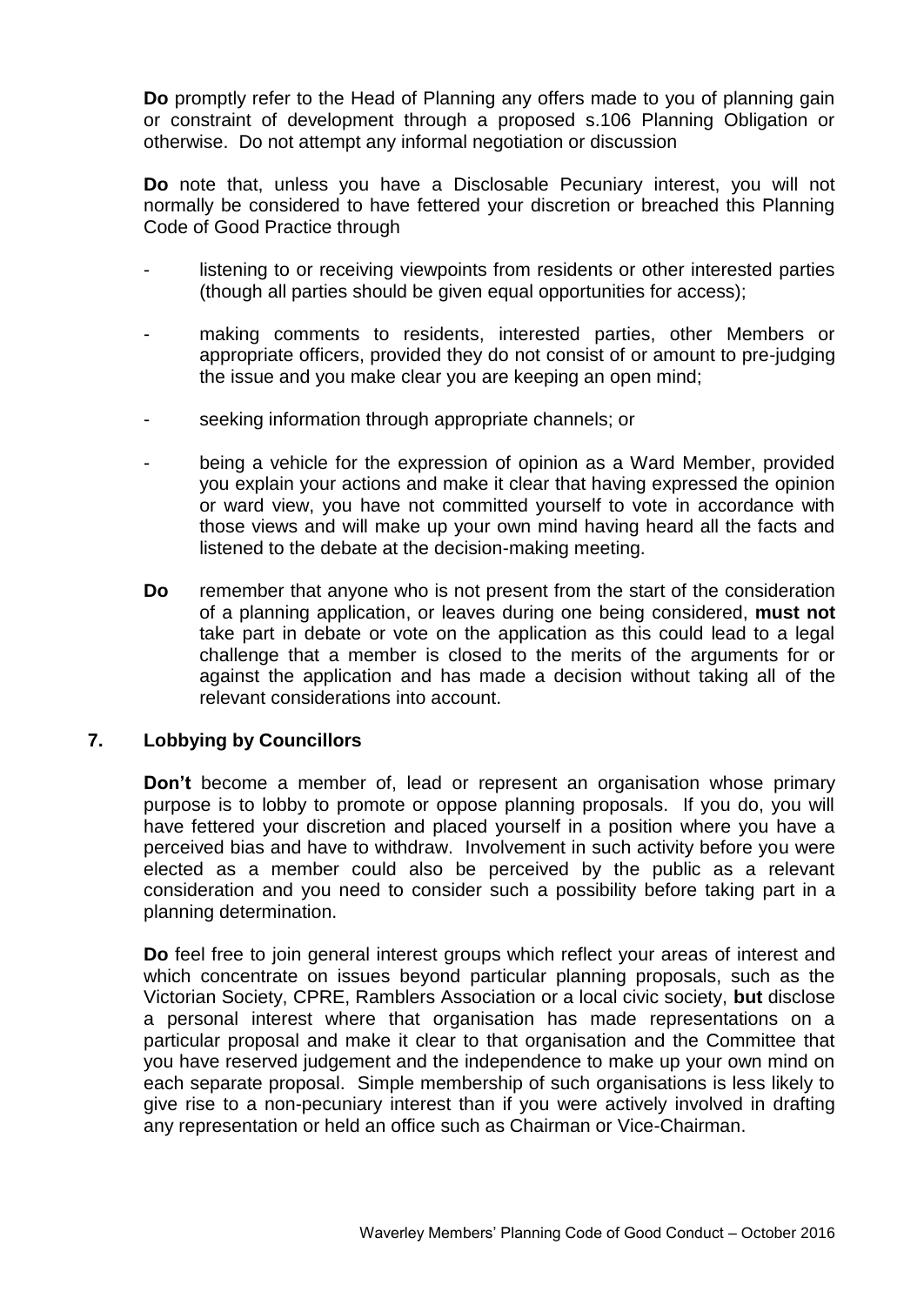**Don't** excessively lobby fellow Councillors regarding your concerns or views nor attempt to persuade them that they should decide how to vote in advance of the meeting at which any planning decision is to be taken.

**Don't** lobby or discuss how to vote on any application at any sort of political group meeting, or lobby any other Member to do so. Political group meetings should never dictate how Members should vote on a planning issue.

#### **8. Site Visits**

**Do** try to request a site visit prior to the Committee taking place in accordance with the site visit protocol.

**Do** try to attend site visits organised by the Council where possible, but do not attend if you have a disclosable pecuniary interest or there is a risk of the appearance of bias. .

**Don't** request a site visit unless you feel it is strictly necessary because:

- particular site factors are significant in terms of the weight attached to them relative to other factors or the difficulty of their assessment in the absence of a site inspection; or
- there are significant policy or precedent implications and specific site factors need to be carefully addressed.

**Do** ensure that any information that you gained from the site visit is reported back to the Committee, so that all Members have the same information.

**Do** ensure that you treat the site visit only as an opportunity to seek information and to familiarise yourself with the site.

**Do** ask the officers at the site visit questions or seek clarification from them on matters which are relevant to the site inspection.

**Don't** hear representations from any other party but factual information can be sought for clarification.

**Do,** where you are approached by the applicant or a third party, advise them that they should make representations in writing to the Council and direct them to or inform the officer present.

**Don't** express opinions or views to anyone.

**Don't** enter a site which is subject to a proposal other than as part of an official site visit, even in response to an invitation, as this may give the impression of bias. This does not mean that you can not simply observe the property or site from the roadside, but should you do so, don't be drawn into any discussion about the proposal with any party.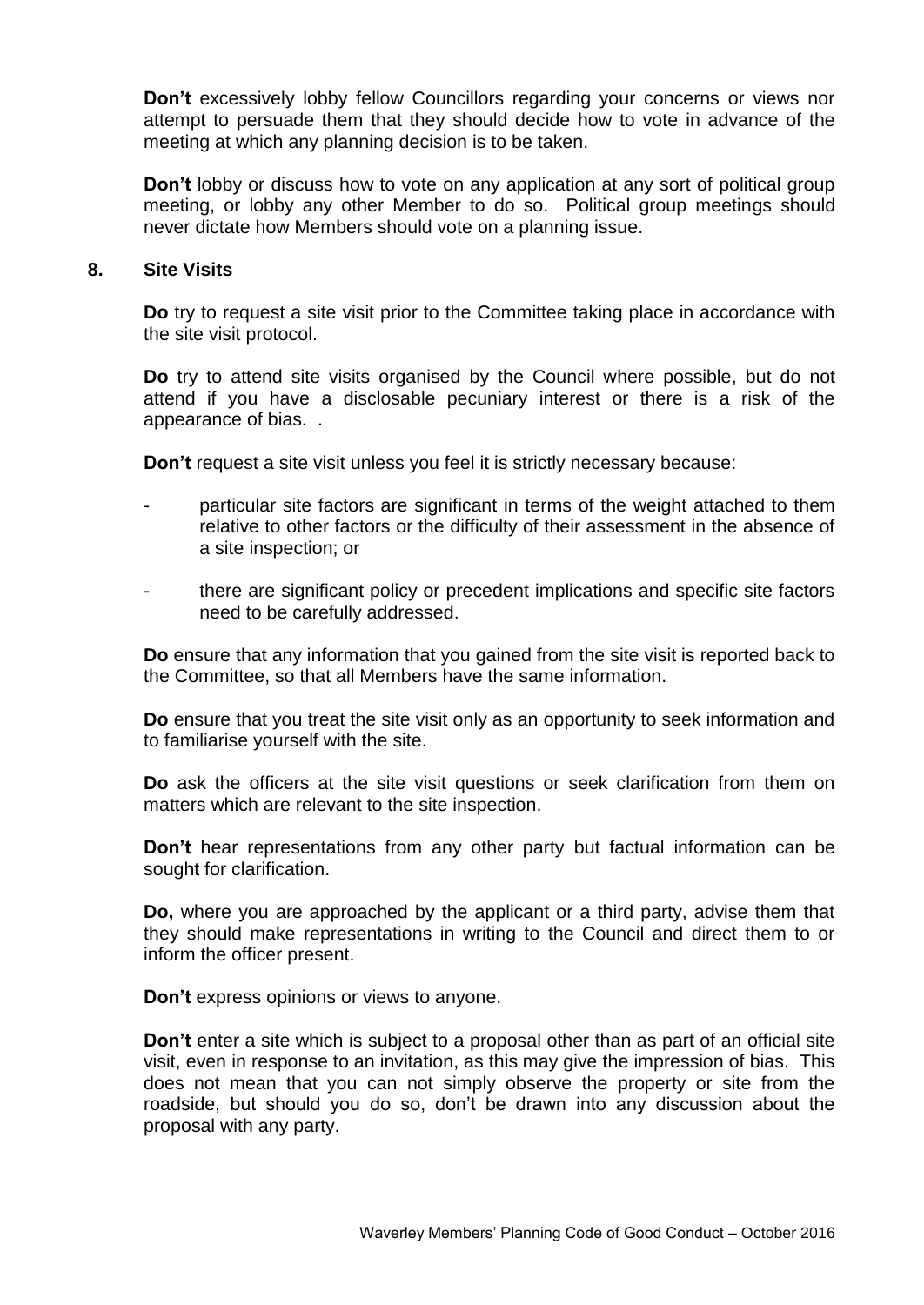**Don't** allow members of the public to communicate with you during the Committee's proceedings (orally or in writing) as this may give the appearance of bias, and undermines the transparency of the decision-making process.

### **9. Officers**

**Don't** put pressure on officers to put forward particular recommendations. (This does not prevent you from asking questions or submitting views to the Head of Planning which may or may not be incorporated into any committee report.) This could be regarded as a Breach of the Code.

**Do** involve yourself in pre-application discussions with the case officer but recognise that officers are part of a management structure and Members should only discuss a proposal, outside of any arranged meeting, with a Head of Service or those officers who are authorised by their Head of Service to deal with the proposal at a Member level - in accordance with the Officer/Member Protocol.

**Do** recognise and respect the requirement that officers involved in the processing and determination of planning matters must act in accordance with the Council's Code of Conduct for Officers and their professional codes of conduct, primarily the Royal Town Planning Institute's Code of Professional Conduct. As a result, planning officers' views, opinions and recommendations will be presented on the basis of their overriding obligation of professional independence, which may on occasion be at odds with the views, opinions or decisions of the Committee or its Members.

#### **10. Pre-Application discussions**

Councillors have an important role to play in pre-application discussions. The Localism Act has given Councillors much more freedom to engage in preapplication discussions. Nevertheless, in order to avoid perceptions that Councillors might have fettered their discretion, such discussions should take place within clear published guidelines.

**Do** ensure Officers are present with you in pre-application meetings. If you do speak to applicants do ensure clarity that the discussions will not bind the Council to making a particular decision and you should avoid giving separate advice on the development plan or material considerations without officers in attendance. In any case, a written note should be made of all meetings.

**Do** note that the Council has other mechanisms to involve you in pre-application discussions such as developer presentations to Committees (e.g. technical briefings and Development Control Consultative Forums) which have the advantage of being held in public for transparency.

#### **11. Decision-Making**

**Do** come to meetings and participate only if you are familiar with the written report on each item.

**Do** come to meetings with an open mind and demonstrate that you are openminded.